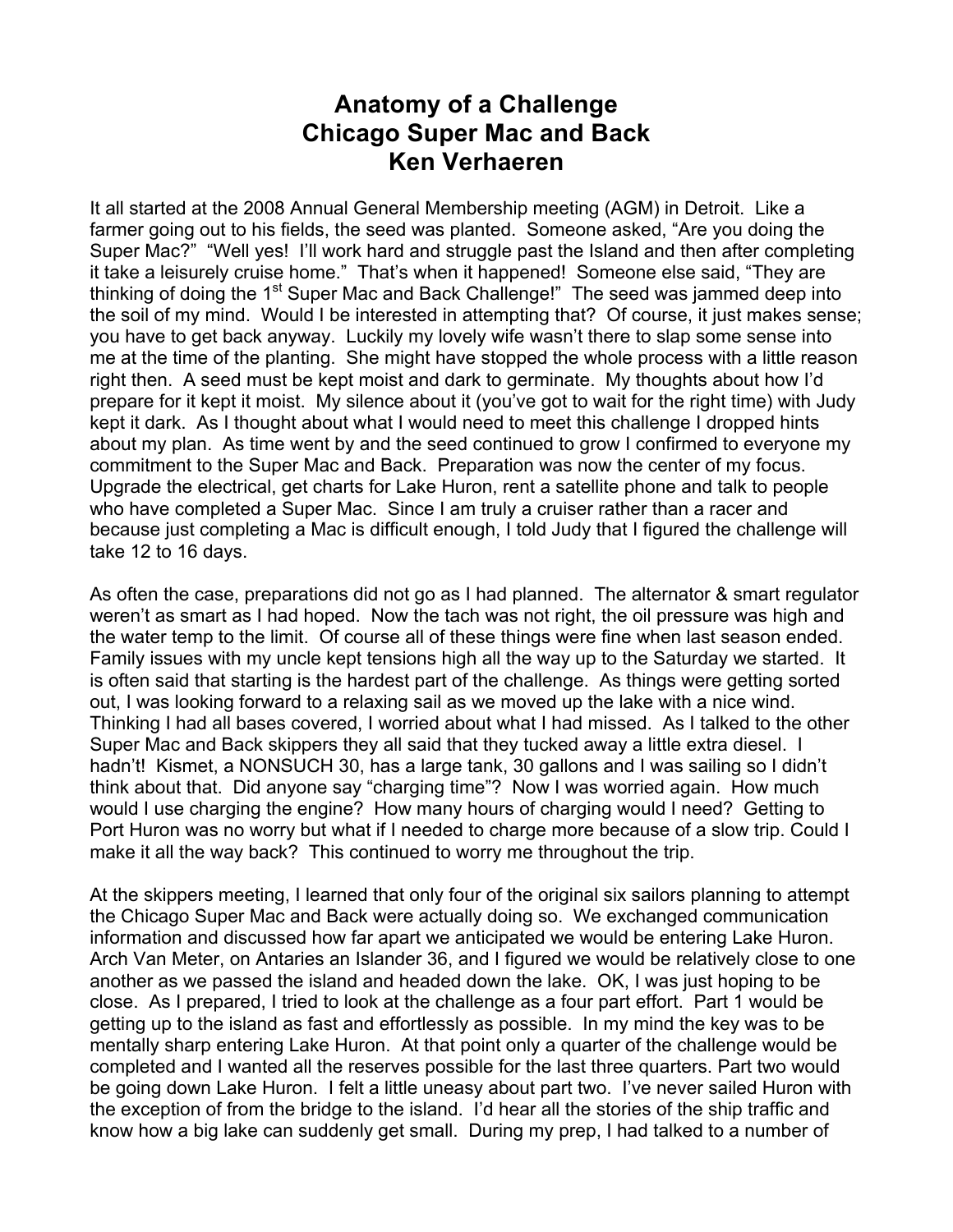people about how they approached the Port Huron to Mac challenge, spent too many hours guessing my possible track and tried to figure out weather patterns. Again I hoped for a quick and easy passage. A number of people mentioned how Super Mac sailors often get into a good sailing pattern as they continued past the island. That is what I hoped for. Part three would be the good part. Now I would be on the way back. I'd have an idea of what the lake was like and have spent time looking at current weather. Sure there would be surprises, but I would have at least a feel for the lake. The other thing in my mind came from memories of long car trips when I was small. The trip heading out always seemed so much longer than the trip home. So that was it. The trip home would be better. Part four! What can I say? After the 2007 challenge I sailed back to Chicago in less than 48 hours with great winds. Sure when I charged my batteries I had the engine in gear and the start from the island was power sailing for ten miles. But still 48 hours!! Like a horse going back to the stable. Of course I did not expect those kinds of winds going home BUT it would be the last quarter of the challenge and one way or another I'd make it in.

As all participants know, final prep and anticipation combine to make getting rest prior to the race difficult. My number 1 rule is to get rest early and often once the challenge starts. I was out on the start line earlier than normal and once the gun went off; I looked to get north as fast as possible. I also looked for Serenity, the other Nonsuch 30 in the challenge, to see who got off to the best start. Bill and I always have our own little race within the challenge. My start gave me a little edge that would change back and forth throughout our charge up to Mackinac. As Kismet settled into her track north and the boats spread out, I began my rest plan. Rest is not just sleeping; it includes listening to music or reading. Just sailing is relaxing for me, so unless I raise the tension by trying to get every bit of speed for every minute of the sail I am relaxing. My general plan is to sleep after dinner, stay awake during the dark hours and sleep again after an early snack. The hours between 0200 and 0400 are the most difficult. That's when I try to heat up some soup and play upbeat music. So the first day begins and I ease into the feel of the wind and waves.

I had plenty of food and around 1800 I looked to make my first meal, Trader Joe's Penne Pepperonata with spicy sausage and a glass of wine. Yes I do have a glass of wine with dinner. Dinner is a good time on Kismet. After preparing the meal I sit in the cockpit and leisurely sip my wine as I slowly eat and enjoy the late afternoon. But that's it for the wine, only one glass. The rest of my liquids come from ice tea, water and coffee. Soup at night and occasionally hot chocolate for a hot pick me up in the dark hours. Now back to dinner. As I used my propane lighter to start the stove, nothing happened. Ok I'll get the other one except I couldn't find it. Another thing left home. Waterproof matches also could not be found. So here I am with all this great food waiting to be cooked and no way to light the galley stove or the grill. Think! There has got to be a way or this would be a long trip. Then it hits me, I have a propane hot water heater with a pilot light and a pack of tooth picks. I lit the stove by taking a tooth pick and sticking it through the screen over the pilot light. I would then light a candle until after I was done cooking. Pancakes for breakfast, soup at night and a variety of Trader Joe meals in the evening. Problem solved.

I was able to head northeast and at the end of 24 hours I had made about 100 miles toward Gray's reef. The day and night had been uneventful, with the exception of Serenity getting ahead of me. Okay, the USCG Helicopter passing overhead as it looked for one of the sailboats created some excitement. Radio checks are very important but everyone using a tracking system would make locating someone much easier. That along with other reasons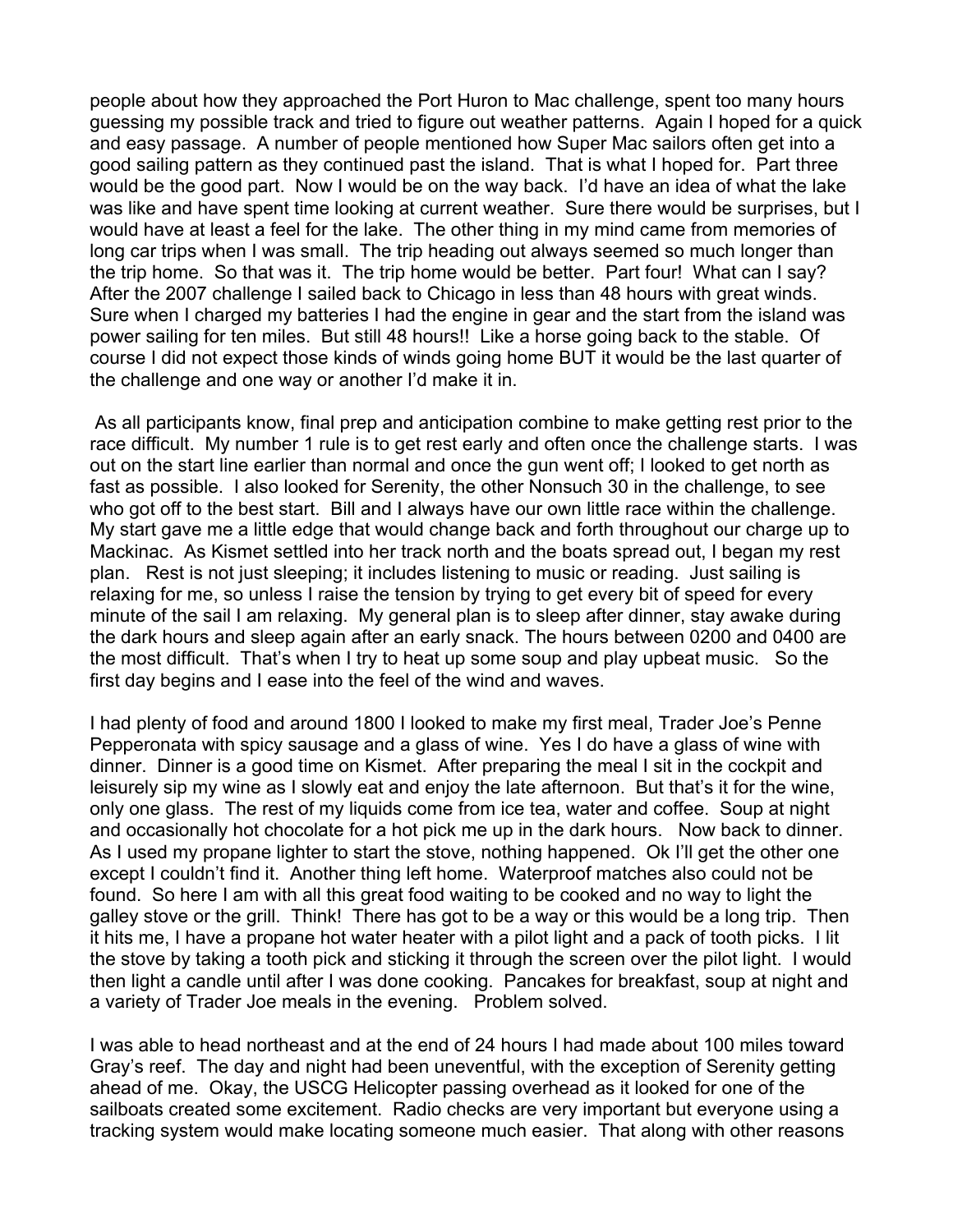is why I choose to rent one for Kismet. Sometimes we had more wind and sometimes less. Overall this was my best distance after 24 hours including my first start in 2005. I felt pretty good at this point. Day 2 was a little bit different. I continued NE but not very fast. We were moving and as I discovered from earlier trips movement in the right direction is always good. The first 12 hours accomplished about the same distance as day one had and I'm still feeling pretty good. The next six hours developed into a more frustrating period. I only advanced the mark about ten miles. Did I say "as long as you're moving in the right direction"? Typically, at this time, we moved but mostly we drifted. The hardest time for me are these periods of little to no wind; constantly trying to eke out every bit of wind, hoping not to start drifting in circles with no steerage. Why does this always seem to happen at night near the shipping lanes?

I've followed my sleeping plan but hours of sparse winds add to the tension and exhaustion. I generally use 15 to 20 minutes sleep cycles. Day 1 and 2 usually do not involve sequencing those cycles beyond 30 minutes. With Day Three I started longer sequences and more often. Between 0200 and 0800 I moved closer to the Michigan coast, further East than I wanted but made 20 miles and was now starting day three 50 miles north of any of my previous challenges. More importantly I'm back ahead of Bill Vesey on Serenity. With daylight I'm moving to the NW looking to tack NE when I can clear Pt. Betsy. Kismet is moving better now and by afternoon we're off Sleeping Bear…by morning we are still off Sleeping Bear. It was a VERY long evening and night. Inshore I saw another of our boats just sitting there with me. He was much closer to shore and as the afternoon moved toward evening I saw slow movement up the shoreline. Could it be that I would get some of the winds? Of course not. I watched him sail away as I sat and stewed. It was a terrible night and I finally just got some good sleep. Suddenly a good trip up the lake was getting very slow. Oh, Bill passed me in the night.

An early dawn wind got me started again and by 0800 and the start of day four I was in the middle of the Manitou Passage. Now the goal was to get through Gray's Reef and down the Straits. As I got closer to Gray's Reef Passage the wind picked up. As I was going through the passage I had to plan how I would make the turn, a jibe with my wishbone boom in heavy wind can be very dangerous. As I make the turn east I saw quite a few masthead lights and knew Serenity was in front but very close. It was time to push and get as much out of the wind as possible. Listening to the other boats, there was a lot of confusion as to who was who. Finally getting in sight of the bridge I think some were trying to keep a low profile. For most, the challenge was over and the race to the finish line was on. Arch and I had discussed our plans to continue on throughout day four and five and knew our challenge was just starting. As we drew closer to the bridge some bad wind news comes from the east side. Seems that there was little wind between the island and the bridge. I was leading the pack under the bridge. Flying down the straits I had managed to pass Serenity again. Soon 7 or 8 of us were barreling toward the island after moving under the bridge.

Suddenly I just stopped and everyone seemed to go by me. Fortunately for me, they quickly slowed to a crawl and I seemed to have some wind. Now we were working for 1 knot and angling for any breath of wind. Serenity was now thirty feet in front of me along with Antaries and Margaritaville. Everyone was working for wind when the slightest of a breeze came from the southwest. Since Bill was just to my northeast side, I tried to slide Kismet between the breeze and Serenity. This would of course steal his wind and I could possibly still beat him to the line. In what seemed like forever I slowly inched closer to Serenity and then as Bill lost his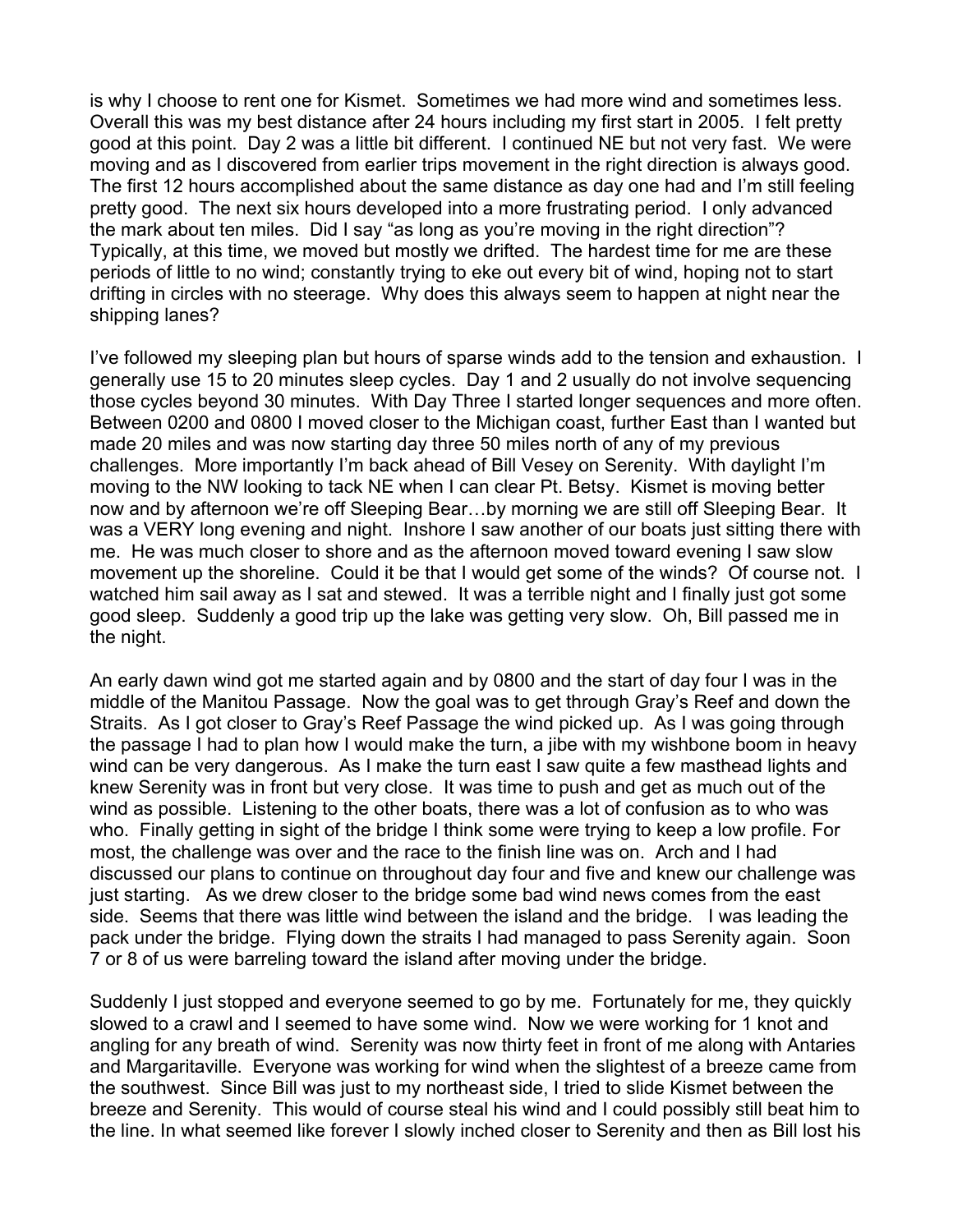wind I moved ahead. Soon I was there following Margaritaville across the line with Serenity 13 seconds behind. This was the closest duel of the two Nonsuch 30's in the fleet since we started in 2005. Because there were so many boats crossing the line so close together there still was a little confusion on who was who. I continued on and called again for my crossing time. I also confirmed that I was continuing on the Super Mac & Back. Part 1 complete. Longer than I hoped but I felt very good and Antaries was only four minutes ahead of me. Arch and I had talked about continuing on with the Super Mac and Back. We had heard of the rudder problem with Sheldon Drummer's boat and the Erick Kerlow had decided not to continue on. It would be the two of us.

Part Two…. As Arch, on Antaries, lead the way beyond Mackinac Island and along the northern side of Bois Blanc Island we discussed the route we were going to take. Although not speeding we were making a wake as we moved toward Spectacle Reef Light. We had decided that since we would be the only two continuing on toward Port Huron, we'd try to stay as close together as possible without either of us slowing down. In that way we'd have someone to talk to at radio check time. We both had satellite phones but were on different systems. I had set up a regular call time with Judy so that she could not only be following on the tracker but also talking with me at least once a night. Between the two of them I was always able to contact someone. The radio checks between Arch and I became particularly important as the days went on and conditions changed.

Pancakes for breakfast. That was my standard breakfast meal. It gave me a lift in the morning. I also had cereal, yogurt and fruit for morning meals. Judy always tells me that I take enough food for an army. She was right… as always. As time went on speed picked up and by 1200 we were 37 miles down the lake. Going by Spectacle Reef Light was a treat. Anyone can stop by a harbor light but to see Spectacle up close you have to make a real effort. That afternoon Arch and I had the first real stop on Lake Huron. It would not be our last! About a quarter of a mile apart, we were now drifting. Over the next 6 hours we made 12 miles. At one point we drifted so close we could exchange lunches if we wanted. The next six hours brought 19 miles and was followed by 34 miles between 0000 and 0600. During that period we stopped, drifted, circled and were hit by the first of a number of storms we would experience on the lake. When the storm hit, Arch was about % of a mile southeast of me and we both took off. Great winds, not too much lighting or rain. Kismet was flying but only for less than an hour. Arch seemed to have the wind longer and when we checked positions in the morning Antaries was 10 miles ahead of me. The last time I saw Antaries was at the start of the storm. From that point on it was only through the VHF, Cell phone or Satellite phone that we made contact. We went from drifting to flying to apart. Still we were close enough to continue radio contact. At that time I was approximately 20 miles due east of Thunder Bay Light.

For those of you who are not familiar with the Nonsuch design, they are cat rigged boats with a wishbone boom similar to what you see on sail boards. They are wonderful boats when the wind is aft but pointing can be a real challenge. It would seem that most of Lake Huron would involve my meeting that challenge and it was not fun. At 0600 I set a course directly toward Goderick but with the winds I tacked back and forth only making 12 miles by 1000. Much time was spent admiring the rolling waves pushed at me by some unseen laker. Huron seemed very rocky rolly to me. Probably because I had little to no speed most of the time. Over the next 8 hours I moved 24 miles to the ESE. And so it continued, 12 miles here, 18 miles there and 13 miles thrown in to give me something different and it was not going to get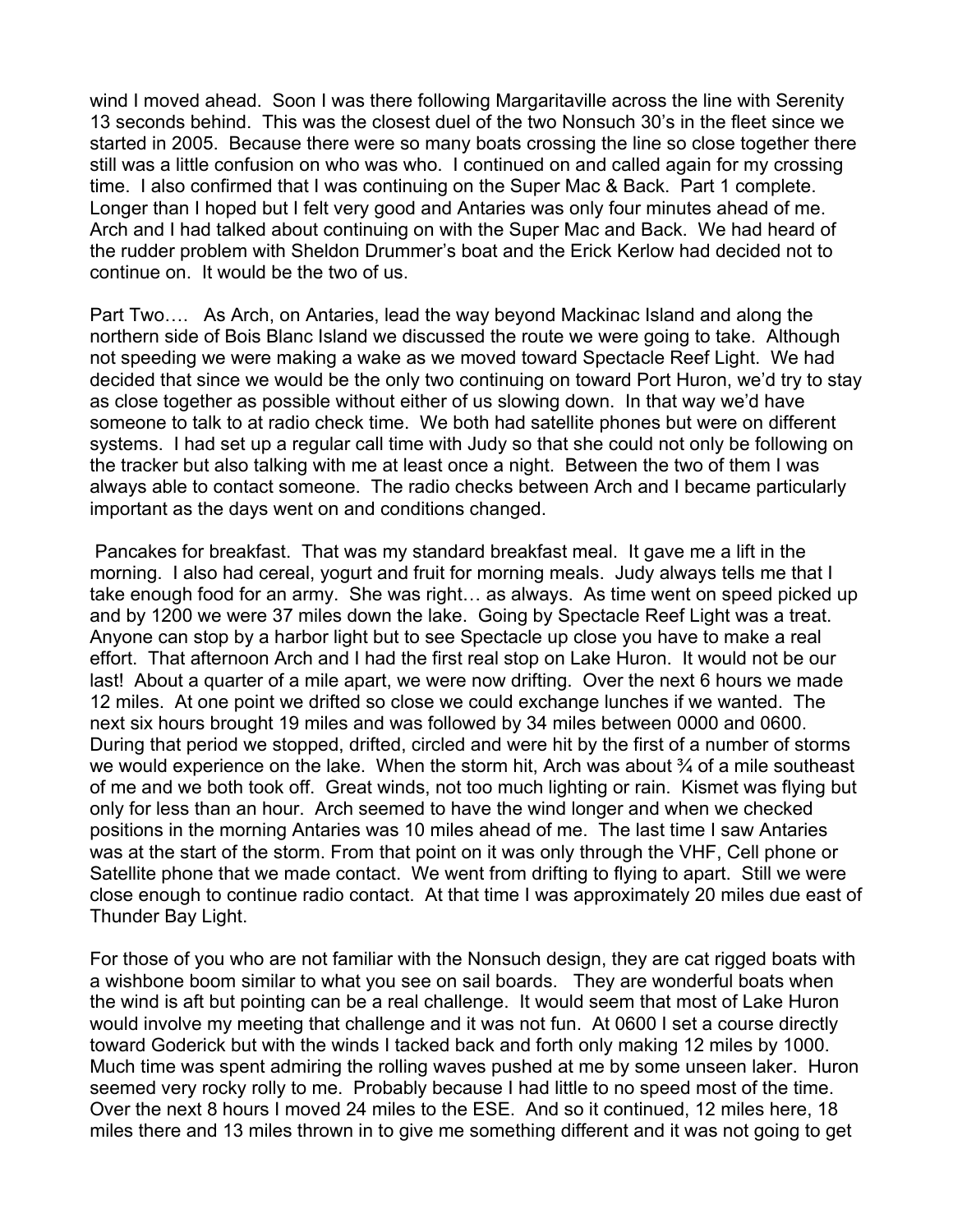any better. I was still working my sleep plan trying to store as much energy as possible but the sail was very difficult. Most of the time we seemed to drift and then get a little wind and work to makes up miles to only have it evaporate in the heat. At night all reference points were lost as variable winds and waves bounced the boom from one side to the other. I passed Mackinac about 0500 on the  $25<sup>th</sup>$  and was sitting 19 miles NE of Pt. Clark Light at 0600 on the  $27<sup>th</sup>$ . About 170 miles in 48 hours. Around 3.5 mph if I was able to take a direct steady course. Unfortunately I was not able to take the direct route. Still I'm only about 40 miles NNW from Goderick, 48 hours on the lake and though tired from all the tacking, drifting and sailing, I'm getting close to the first mark of the lake. There were hours of heat, circles, frustration and some good sailing. Yet I'm feeling pretty good at this point.

Over the next 18 hours I made only 23 miles and was not feeling so good. Either no wind or it was in my face. Tacking back in forth just to gain a mile. On shore I could see wind turbines for what seemed like forever and they were all pointing in the wrong direction. Then the storm came and it got real interesting. At 0000 I have about 16 miles to get to the turning point off of Goderick. The wind is picking up but I still have to tack, no direct route for me. As time passes the wind gets stronger and we have lots of rain. Arch and I have continued to relay positions and conditions to each other. It was not good out on the lake. About 0100 Arch calls and tells me that he has talked to the Canadian Coast Guard and set up a check in time for both of us. This is a good idea because conditions have detoirated with waves increasing with the wind and the rain just pouring down. The idea was just to let them know position and how we were doing.

My 1<sup>st</sup> rule of sailing is not to hit anything hard. I now have a hard shoreline about  $2 - 3$  miles off my port side. I'm also sailing to a point just off of Goderick. In these conditions I would normally be moving away from an unfamiliar harbor. However, Kismet was handling it well and I was not having a problems. I also had moved some of my finger food up to the wheel. I normally keep something to drink and eat close at hand when the weather gets questionable. If stuck at the controls for a long time I still can restore my energies with food. I had a great combination of things in my homemade gorp.

I had programmed the mark into my plotter much earlier in the trip and now had it zeroed in. Conditions made it difficult to see but since we did not expect a buoy and we're turning a GPS point I didn't have to see it. As I was nearing my call in time with the CCG, I was also nearing the mark. That was just what I needed, a call in just as I was turning. As it worked out I completed the call just prior to the mark. Almost done with part two. Only around 59 miles to the Port Huron mark. I made two additional calls into the CCG and laughed every time they asked me about wave height. Finally I said to them "You know that sailors can't tell you how high waves are. That they always overestimate by 3 times the real height." We both had a good laugh and I told him that would be my last check in. Conditions were better by then. Arch and I are having difficulty radioing each other and were now using both cell and satellite calls. He's getting way out in front. Winds are in the 20 kt area but again keeping me from a direct route. Because of a slight shift I can go S but not directly toward Port Huron. Beating as close to the wind as possible I am giving up speed for direction. This is a decision point that I probably choose poorly. Having an indication that the wind was going to veer west, I continued to head 238 degrees SW. I needed to be heading at 215 degrees but if the wind did move I'd be in good shape. If I went south and the wind veered west I'd be in real trouble getting to Port Huron. Now the winds were blowing at 20+ and my fear was that when I finally got to Pt. Huron and turned it would be gone. Oh for that wind on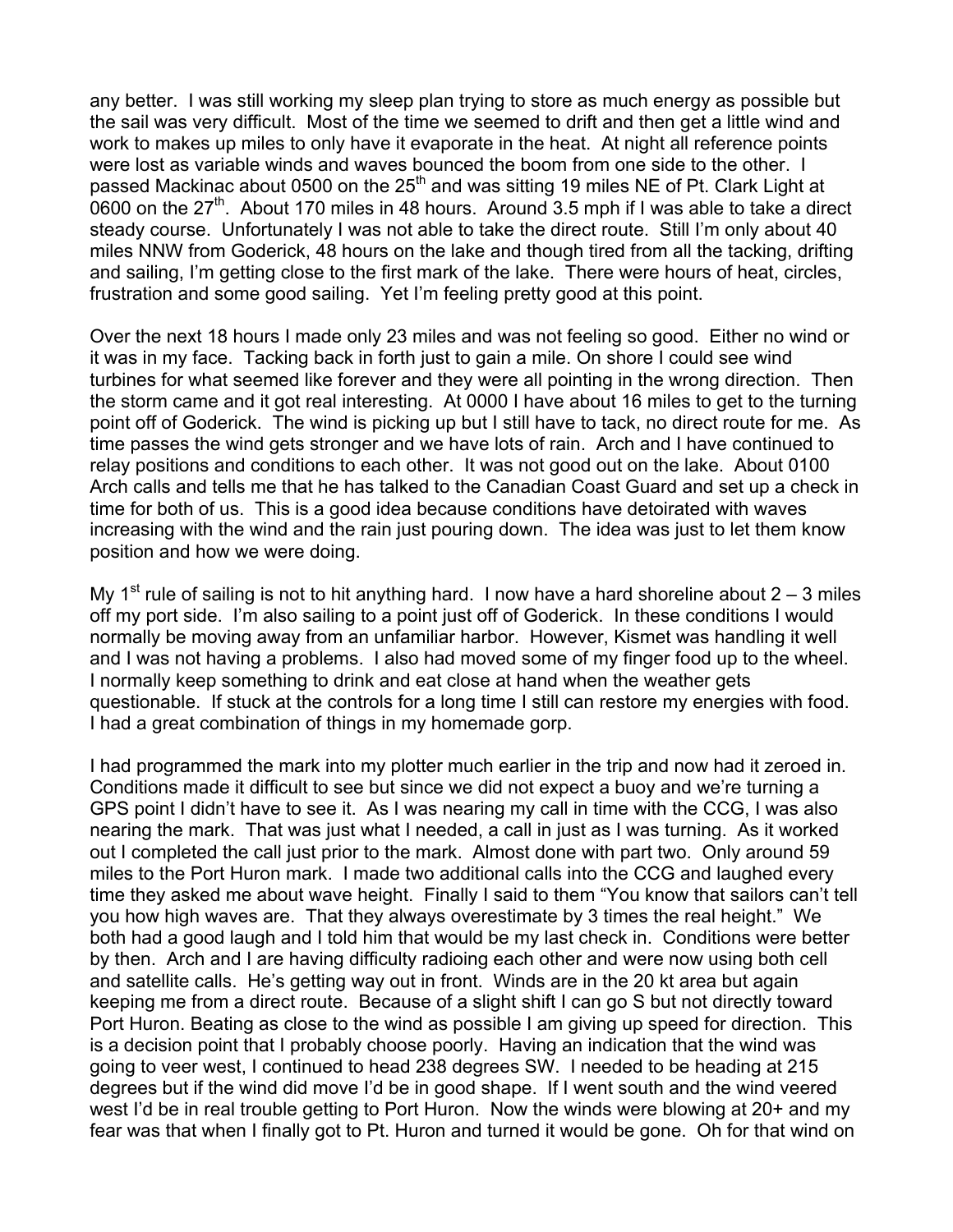a broad reach! It turned out to be a very long day with no sleep. I was quickly using up all those reserves. 18 hours after turning Goderick I avoided a laker coming out of the river as I turned the Port Huron mark.

 With shifty winds the last few hours I was exhausted and looked forward to sequencing quite a few 15 min catnaps. I was running parallel to the shipping lanes but stayed out of them. Soon I was in a very deep sleep and when that first alarm went off the only thing I knew was that I was on Kismet heading somewhere. I also knew that everything was OK. All systems were good, nothing was approaching me and that I needed more sleep. After the next 15 minutes I actually knew who I was and where I was going. For the next 10 hours I continued to sequence my catnaps until I had an early breakfast of pancakes, fruit cup and coffee. Until breakfast I hadn't even thought about Part Three starting. Soon I turned Goderick for the second time 12 hours after leaving Port Huron and 6 hours faster than my trip down from Goderick. I hoped to make it well under 10 hours, as I had feared, the wind died down prior to turning the mark.

Well rested, I really felt like things were starting to turn my way. I was now heading NW at a good speed and thinking I might be gaining some miles back from Antaries. It would be good to get back into radio contact. Cell phones were not working very well and I even had some problem with Satellite contact. BUT I WAS MOVING CLOSE TO THE RIGHT DIRECTION WITH SOME SPEED. From 0000 6/29 till 0000 6/30 I covered 120 miles all in the right direction. No it wasn't nearly as fast as Kismet can move, but it averaged about 5 mph; certainly a lot faster than I had been going. I also had caught up on my rest and was feeling pretty good again. Then the wind sent me slightly east of north. Now the fight was really on. Thinking I had to get north anyway I headed for Canada with building winds coming right from where I wanted to go. Waves also were getting larger with the tops blown off. No rest again. As I was working my way north I would tack to the west to keep from being driven to far east, neither close hauled course being very comfortable or fast. If I'd take a larger angle I could pick up some speed but at a loss of distance. As I was getting further north I saw the Duck Island group and thought I could hide in the lee of the island for some rest and food. I called Judy and let her know that I was going to stop for a little while and for her not to worry. She informed me that she had often seen me stopped on the tracker! She related that during the trip friends would call and ask way I was not moving and she have to explain about how and why sailboats move. I hid out behind Outer Duck Island for about four hours while I rested and had dinner.

Soon I was off again with the wind screaming in my ears. During this 24 hour period, with a 4 hour stop, I made 74 miles and felt that I fought for every one of them. I also had not heard from Arch in quite awhile. I was figuring he was nearing Mackinac Island by now. At 0000 July 1<sup>st</sup>, I was about 25 miles NW of Presque Isle Lt. with around 70 miles to Mackinac. This was another fight into 20+ winds tacking back and forth. Most of the time was spent within 10 miles of Cockburn and Drummond Islands getting more and more exhausted as I went on. At times I felt that I couldn't make any headway. Finally I was back insight of Spectacle Reef Lt. After too few, OK a lot, of prayers to the wind gods I was able to chart a course directly toward the island. I had to watch carefully but could hold the course. Bois Blanc took forever to pass by and soon It was dark. The wind was blowing through the bridge at 25+ kts. Not expecting to be heard, I called out to anyone listening on channel 72 that I was passing the Mackinac Island line. It just made me feel good to say it.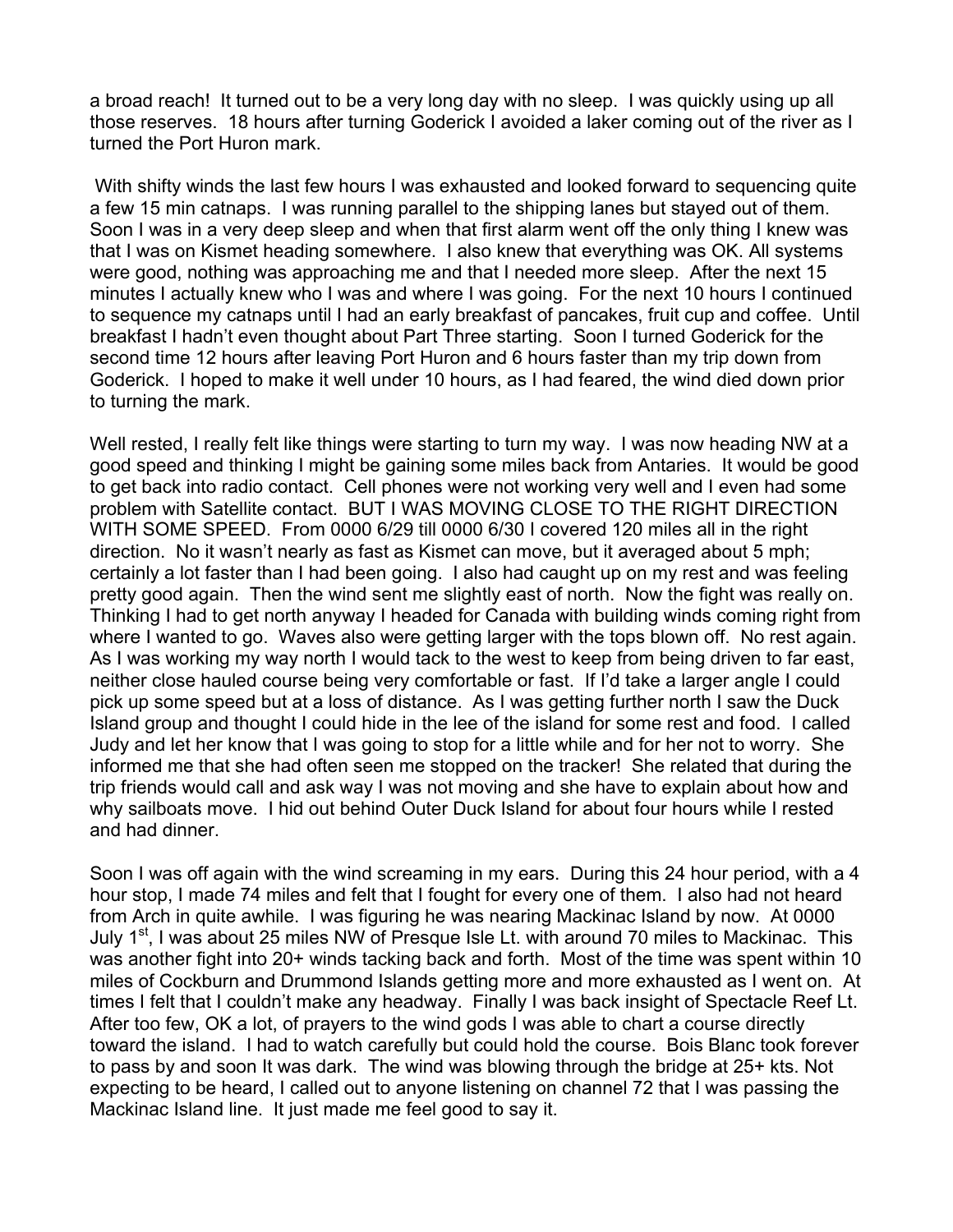Soon I was fighting the wind again. It only seemed angrier because I was attempting to reach the bridge. The lights along shore made it difficult to see. Either it was all black or so bright with lights that I could not distinguish what I was seeing. Exhausted, concerned about the wind blowing straight through the bridge, fearful of Lakers coming up on me and disoriented because of the brightness of some areas and the darkness of others I feared I was about to make some bad decisions. I did! I decided to drop my sail and slow down Kismet. The wind was strong enough to easily move me around. I had hoped this would help me orient myself and give me time to decide if I was going to continue or find a place to anchor. Because I was so tired I was not using my radar or chart plotter very well. Both could have helped in understanding my position in relationship to what I was seeing. I had told Judy prior to the trip that if I was ever too tired I'd try to anchor to get rest. At Duck Island it was for a little food and some rest and because it was there it was sort of neat to anchor on the lee of the island. This time it was because I knew bad decisions were waiting to happen. Avoiding, just barely, a laker in the passage between Round Island and Mackinac Island, I pulled into Mackinac Island harbor and threw out the hook.

The wind was blowing a ton, so I let out plenty of scope and sighted landmarks for my position. Concerned about dragging anchor, I also set an anchor alarm in a very tight circle. With the wind howling I went below to get some sleep, it was 0100 July  $2^{nd}$ . So close to the last part of the odyssey but not there yet. At six in the morning I was listening to the weather. It still was not good, winds blowing right through the Straits and bridge, however there was daylight and I was rested. After eating I was on deck trying to clear a fouled anchor. I finally motored out of the harbor at 1030 and set sail east of the mark I started my engine the night before.

Another tacking duel with the wind. I had to get under and through a bridge with 23 knots of wind in my face. After two hours I passed under the bridge three times, once fighting the wind getting under, then drifting back under after getting caught as I tacked and finally as I passed under again fighting my way west. I was making feet not miles as I worked toward Gray's Reef Passage. My first goal, St Helen Light just kept moving away. Finally I was past it as I continued from one side of the straits to the other. By this time I knew that Arch had also stopped for some shelter and rest. He was moving on and way out in front. I was guessing he was eighty or more miles ahead of me. At this point I just wanted to get to Gray's passage, to finish. Again when most discourage from fighting the winds, it veered a little and I was able to work more directly toward the passage.

Was it the length of the challenge, was it the constant tacking back in forth that by now seemed like the entire trip, was it the wind that blew hard only wind it was against me or was it just lack of sleep and rest? I was tired and wanted to be done. Finally it was time to turn. Green can #3 at the north east end of the Gray's Reef passage was the navigation aid I was trying to get to all day, time to turn home. Although in part four of the trip since leaving the island, this is where I really felt like I was heading into the last leg of the trip. I would complete the challenge. However, paying attention to the wind was important now as I had to set the boom to the proper side. An accidental gybe with that huge wishbone boom in the current winds could end the challenge right in Grays Reef. If the wind held we would start gaining miles. It is hard to express my feelings as I turned that corner, Kismet took off. Suddenly the Speed Over Ground (SOG) is reading 8+. Exhausted but enjoying the ride I keep it going as long as possible. Now comes another decision time. My energy is depleted and I need sleep, more than fifteen minutes. But Kismet is sailing at top speed and although